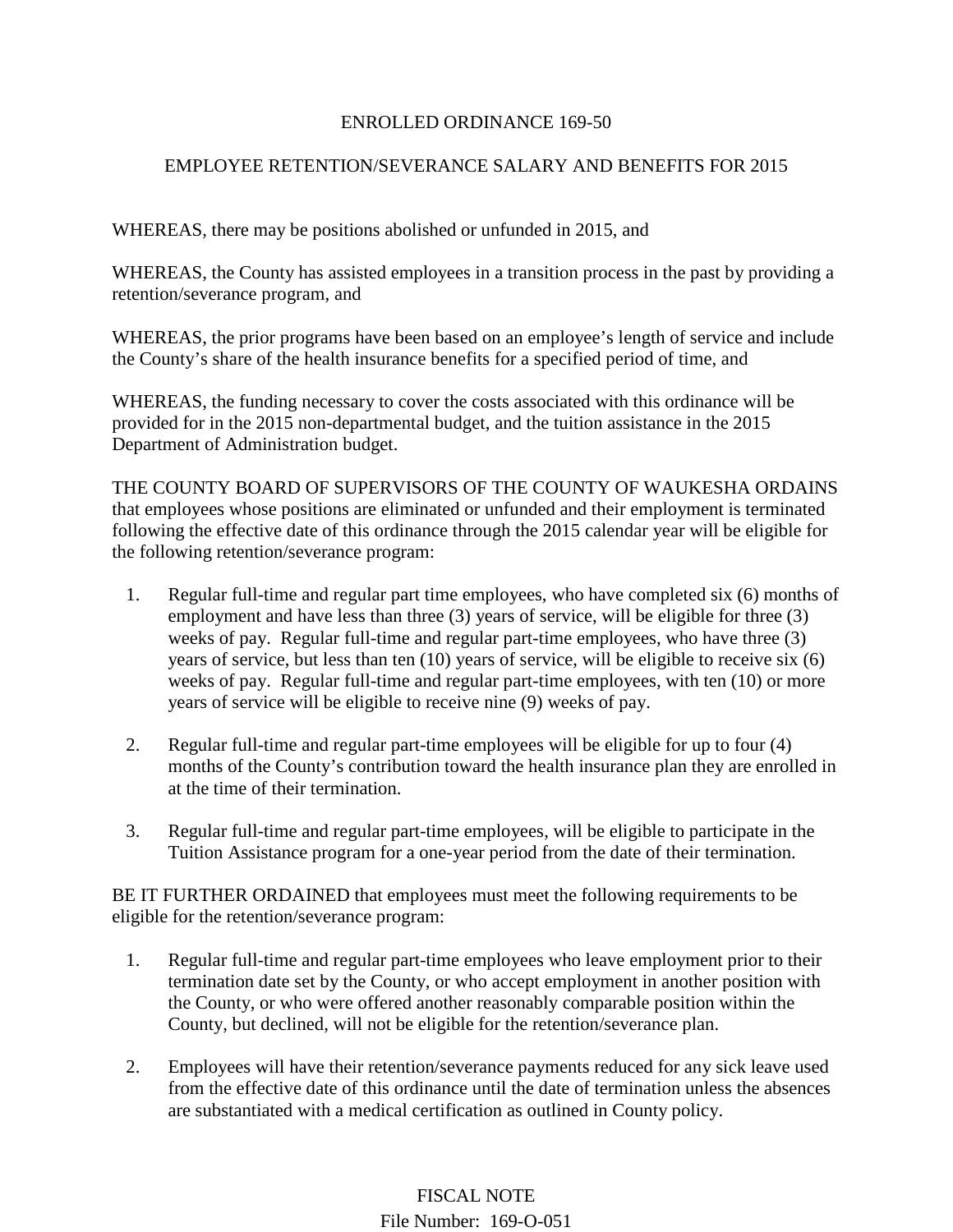# EMPLOYEE RETENTION/SEVERANCE SALARY AND BENEFITS FOR 2015

In the course of developing the 2015 proposed budget, positions may be abolished, or funding reduced (most are typically vacant) for various departments. This ordinance authorizes a benefit program for County employees that may be laid off in 2015. It does not cover employees who terminate their employment voluntarily prior to their layoff, or who accept employment in another County position or who decline such employment.

Under the proposed retention/severance program, regular full-time employees\* will be eligible for a severance payment as follows:

| <b>Years of Service</b> | Less than 3 years | 3 years but less than 10 or More Years<br>10 years |         |
|-------------------------|-------------------|----------------------------------------------------|---------|
| Weeks of Pay            | 3 weeks           | 6 weeks                                            | 9 weeks |
|                         | .                 | .                                                  |         |

\* Regular part-time employees will be eligible for half the above benefit.

In addition, regular full-time and part-time employees would be eligible for up to four months of the County contribution toward the health plan they are enrolled in at the time of termination. Terminated employees would also be eligible to participate in the Tuition Assistance Program for one year after being laid off.

No funds were spent for severance/retention in 2013 or 2014 to date. The Non-departmental budget proposal for 2015 will restore those lapsed funds (budgeted at \$70,000) and any additional estimated to be required for the year. At this time, it is estimated that no more than an additional \$40,000 will be needed. Any costs related to the tuition assistance benefit will be absorbed in the 2015 Department of Administration Human Resources budget.

Lauvence M. Dull

Lawrence M. Dahl Accounting Services Manager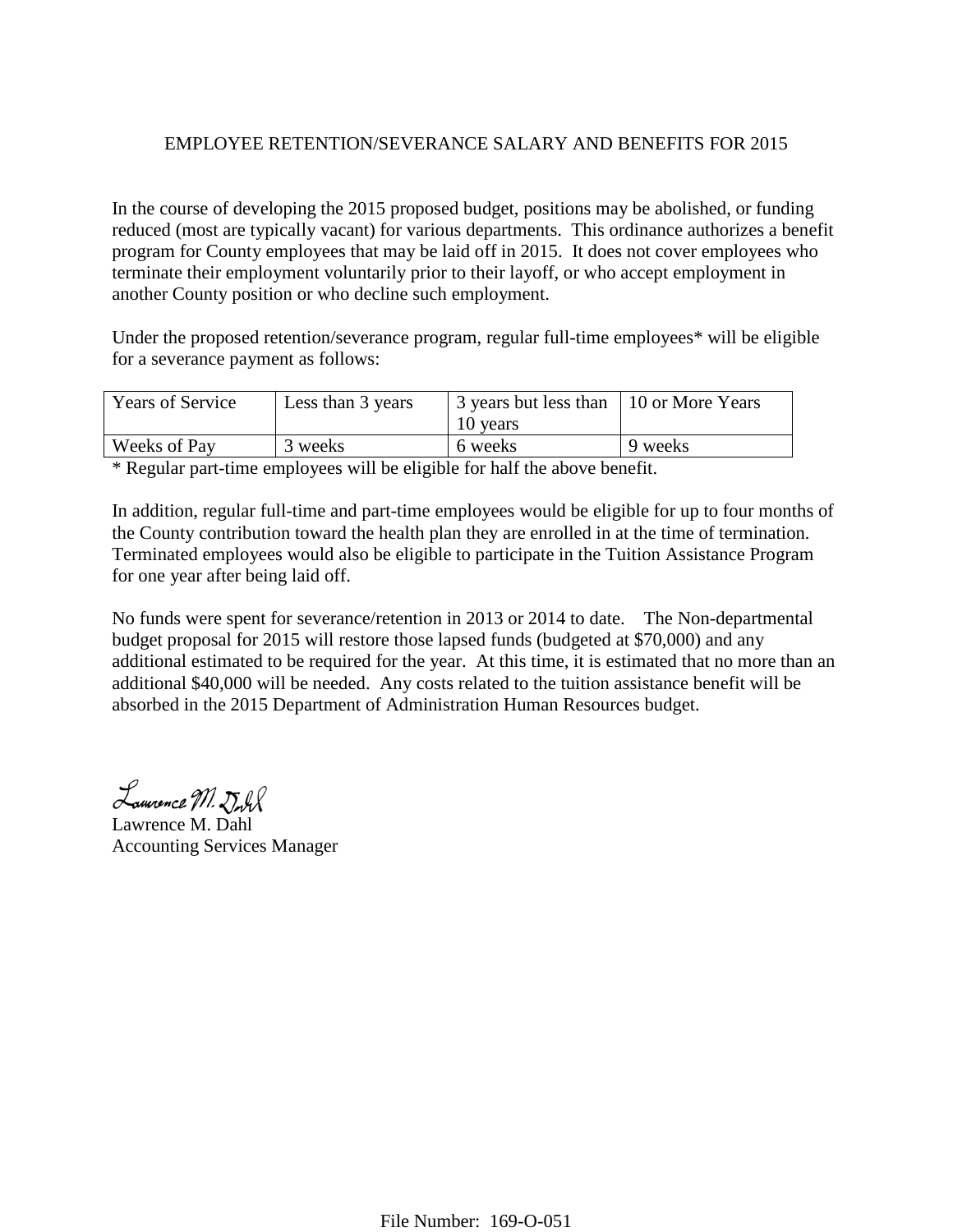### EMPLOYEE RETENTION/SEVERANCE SALARY AND BENEFITS FOR 2015

Human Resources Committee David D. Zimmermann, Chair James A. Heinrich, Chair Michael A. Crowley Eric Highum Richard Morris Jennifer Grant

Presented by:

Pauline T. Jaske

Larry Nelson

Approved by: **Finance Committee** 

**Larry Nelso** 

Duane E. Paulson

**Steve Whittow** 

William J.Zabor6wski

The foregoing legislation adopted by the County Board of Supervisors of Waukesha County, Wisconsin, was presented to the County Executive on:

- Maua Kathleen Novack, County Clerk

The foregoing legislation adopted by the County Board of Supervisors of Waukesha County, Wisconsin, is hereby: Approved:  $\triangle$ 

Vetoed:

Date:

Date:  $8 - 27 - 10$ 

Daniel P. Vrakas, County Executive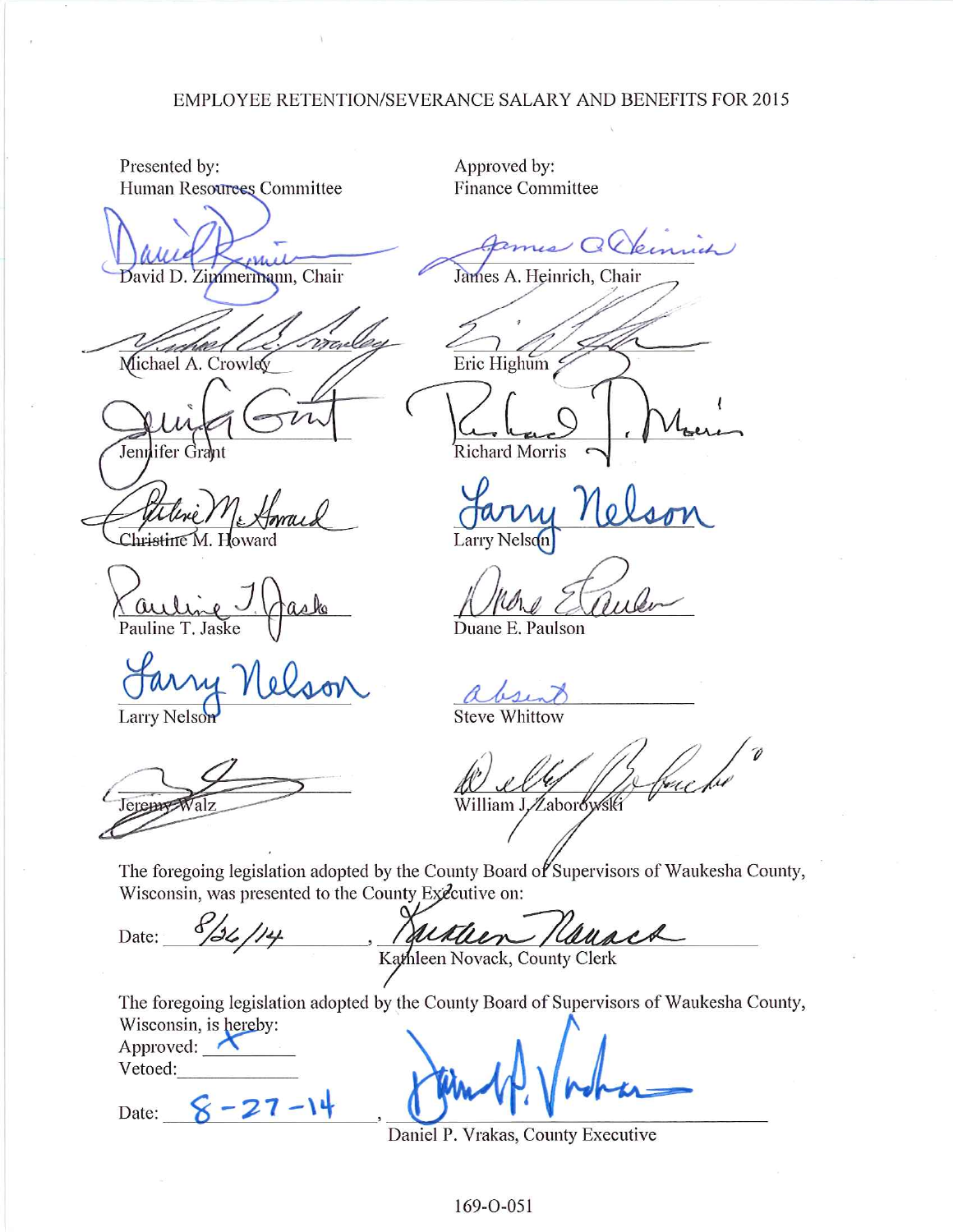#### WAUKESHA COUNTY BOARD OF SUPERVISORS

 $\overline{V}$ 

DATE-08/26/14

**CORD) NUMBER-1690051** 

- R. KOLB...........AYE 2 D. Zimmermann.....AYE  $\mathbf{1}$ J. BATZKO.........AYE  $4 \quad$ R. MORRIS.........AYE  $\mathbf{R}$  $6$  J. WALZ........... $AYE$ J. BRANDTJEN......AYE 5. 8 E. HIGHUM. ........ AYE J. GRANT..........AYE 7. 10 D. SWAN...........AYE J. HEINRICH.......AYE  $\sim$   $\sim$  $\circ$ 12 P. WOLFF..........AYE 11 C. HOWARD.........AYE 14 C. PETTIS.........AYE 13 P. DECKER. ....... AYE 16 M. CROWLEY........AYE 15 W. KOLB...........AYE 17 D. PAULSON........AYE 18 L. NELSON.........AYE 20 T. SCHELLINGER....AYE 19 K. CUMMINGS.......AYE  $\mathcal{O}(\frac{1}{2} \sum_{i=1}^{n} \frac{1}{2} \sum_{i=1}^{n} \frac{1}{2} \sum_{i=1}^{n} \frac{1}{2} \sum_{i=1}^{n} \frac{1}{2} \sum_{i=1}^{n} \frac{1}{2} \sum_{i=1}^{n} \frac{1}{2} \sum_{i=1}^{n} \frac{1}{2} \sum_{i=1}^{n} \frac{1}{2} \sum_{i=1}^{n} \frac{1}{2} \sum_{i=1}^{n} \frac{1}{2} \sum_{i=1}^{n} \frac{1}{2} \sum_{i=1}^{n} \frac{1}{2} \sum_{$ 22 P. JASKE..........AYE 21 W. ZABOROWSKI.....AYE 24 S. WHITTOW........ 23 K. HAMMITT........
- 25 G. YERKE..........AYE

TOTAL AYES-23

CARRIED

**UNANIMOUS** 

TOTAL NAYS-00

DEFEATED DE

TOTAL VOTES-23